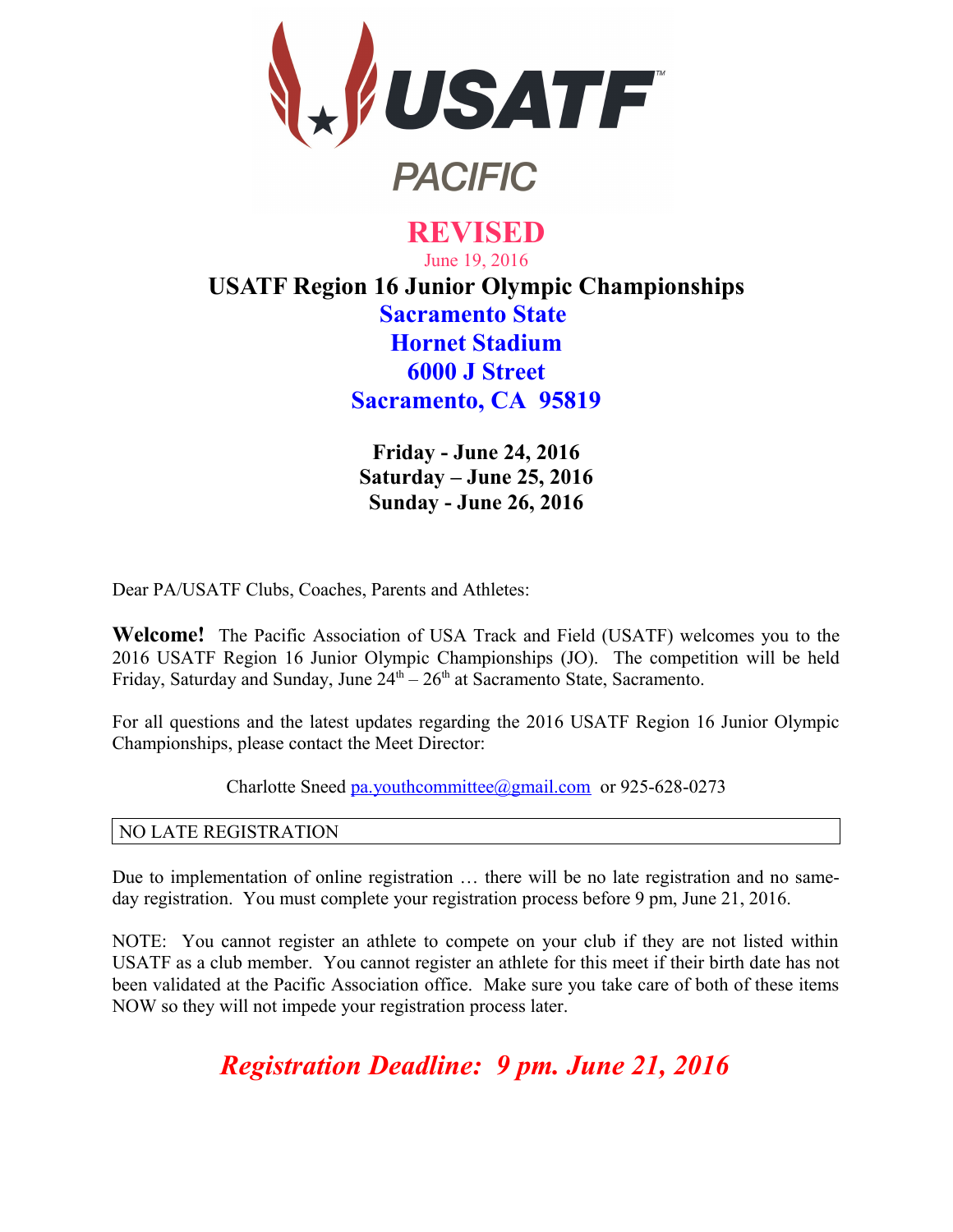- Prior to attempting registration with Athletic.net, each team or unattached athlete must have the following in place:
	- 1. 2016 USATF membership number
	- 2. Birth verified on PAUSATF website. Verification consists of the letter "v" next to the age of the athlete
	- 3. Club must be current 2016 USATF sanctioned club (if you want to compete as a club team member)

If these three items are not in place, the system will not allow you to register via Athletic.net.

 In order for an athlete to compete, he or she must be a 2016 USATF member; **THERE WILL BE NO EXCEPTIONS TO THIS RULE.**

USATF membership registration instructions are:

- o [www.pausatf.org](https://www.pausatf.org/)
	- Click on the "Join Now" button near the top of the page
- o Athlete must register using full legal name (no nicknames accepted)
- o Submit a photo quality copy of athlete's birth certificate to [heikemansoor@aol.com.](mailto:heikemansoor@aol.com) Include the athlete's name and USATF membership number in the subject line.
- Online registration link Athletic.net www.athletic.net
- Cost per athlete is **\$7 per event** entered (no refunds)
	- o 7-8, 9-10, 11-12 can enter 1-3 events
	- o 13-14, 15-16, 17-18 can enter 1-4 events
	- o Athletes are not allowed to compete in an older or younger age group
	- o A relay counts as an event
		- **Unattached athletes cannot form a relay team**

Competition Age Groups

| <b>Age Group</b> |                                | <b>Birth Year</b> | <b>Maximum Amount of Events</b> |
|------------------|--------------------------------|-------------------|---------------------------------|
| $7 - 8$          | 2008-2009                      | Age group 1       | 3 events                        |
| $9 - 10$         | 2006-2007                      | Age group 2       | 3 events                        |
| $11 - 12$        | 2004-2005                      | Age group 3       | 3 events                        |
| $13 - 14$        | 2002-2003                      | Age group 4       | 4 events                        |
| $15 - 16$        | 2000-2001                      | Age group 5       | 4 events                        |
| $17 - 18$        | 1998-1999                      | Age group 6       | 4 events                        |
|                  | 1997 if born after July $31st$ |                   |                                 |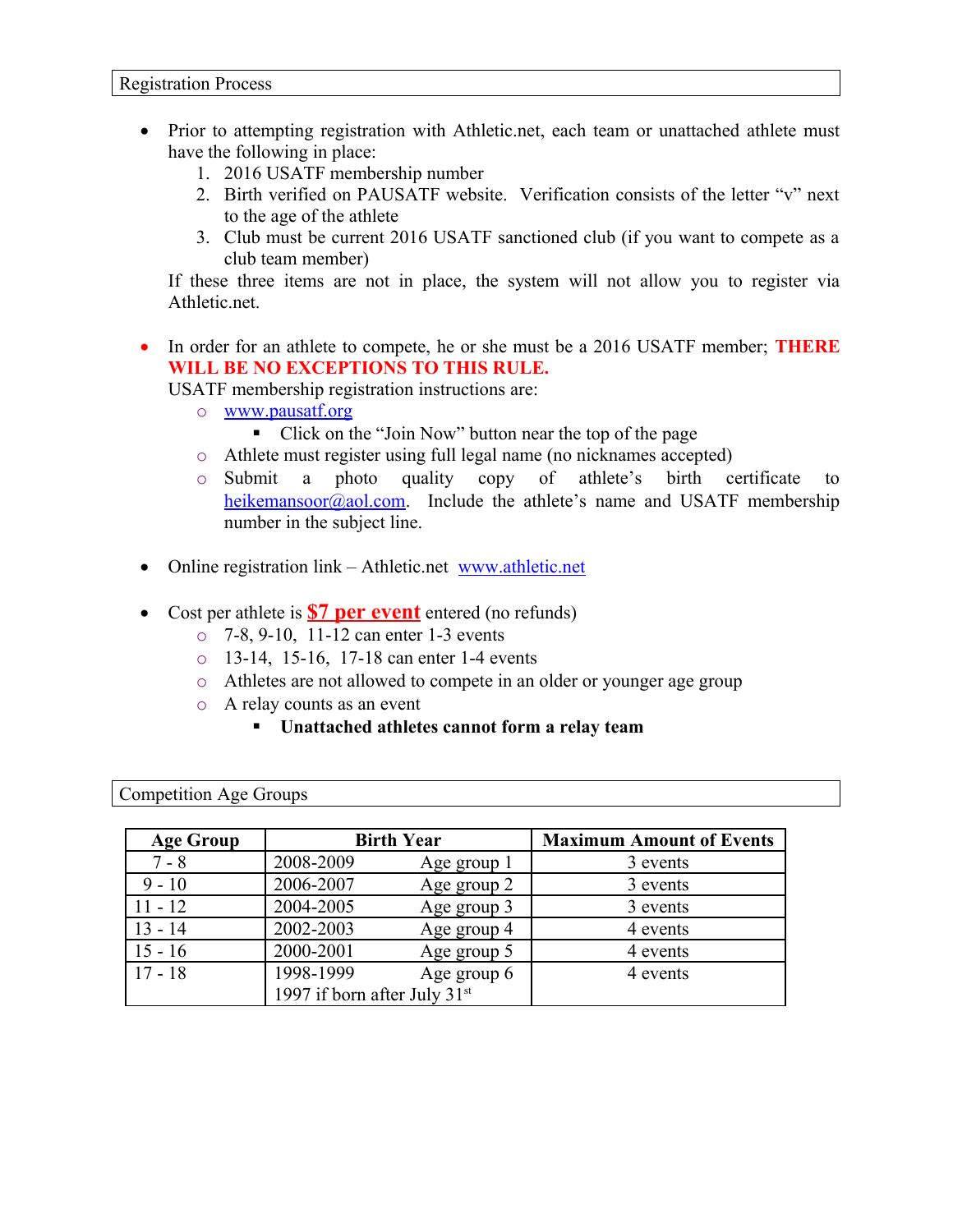#### USATF Youth False Start Rule

• The 15–16 and 17-18 year old age groups are not allowed any false starts, same as their high school rule. 7–8, 9–10, 11–12 and 13–14 year old age groups are still allowed one false start. False starts are called on the individual, not the field.

#### Results Posting

- Results will be posted at a designated location during the meet as soon after the competition as possible. Posted results are for the benefit of everyone; please do not remove them.
- Results will also be available through [www.adkinstrakwest.com.](https://www.adkinstrakwest.com/)
- After the meet is over, check the Pacific Association website [\(www.pausatf.org\)](https://www.pausatf.org/) for final results.

#### Club / Unattached Athlete Packet Pick-Up

- Only an approved Pacific Association background checked club coach or individual can pick up competition bib numbers and related materials at Sacramento State. This does not apply to parents of unattached athletes or the unattached athlete themselves.
- Early packet pick-up will take place in the lounge of the Well at Sacramento State on Friday, June 24, from 12:30 – 7:00 pm.
- Packet pick-up table will be open at 7:00 am, Saturday, June 25, and Sunday, June 26. Arrive early enough to get this process out of the way before the meet begins.
	- o Whomever picks up the packet must sign for the packet and must be currently listed on the Pacific Association Cleared Background Check List at [https://www.pausatf.org/youth/cleared-background-check-list/.](https://www.pausatf.org/youth/cleared-background-check-list/) There will be no exceptions to this rule.
	- o Please remember that every team must have at least one background checked coach. If no background checked person is available, please make arrangements with a background checked coach to make sure your packet can legitimately be picked up.

#### Competition Information

- **Check-in** There will be a first, second and final call for each age group of each event.
	- o Send athletes to check-in, ready-to-race on first call.
	- o **Check-in for each event will close five (5) minutes after the final call.** Athletes who have not checked in prior to the close of check-in have missed their race and will not be allowed to enter the check-in area.
	- o Field event athletes check in at their particular field event.
	- o All four members of a relay team must check in together at the Clerk of the Course and all four members' tops must match
- If an athlete is competing in a field event and first call for their running event has been made, the athlete must check out of the field event with the head field event official and then check in at the running event. The athlete will be provided with their hip number and race heat. Athlete will be allowed to return to their field event. If time is not permitting, as soon as they complete the running event they need to check back into the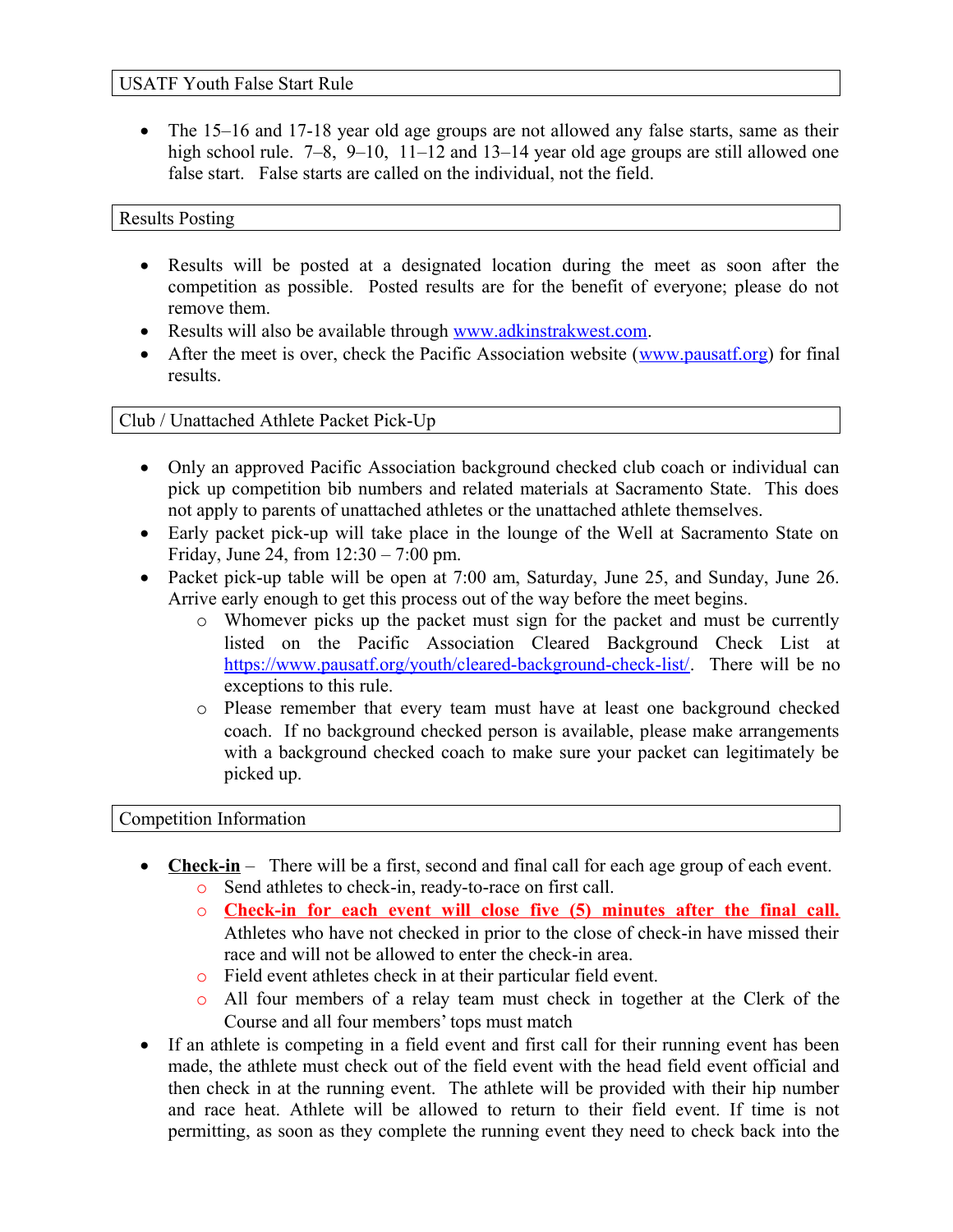field event.

- o Per USATF Rule 302.5-p: When a **High Jump or Pole Vault** competitor is excused to participate in a running event, a reasonable time limit shall be established by the Games Committee or delegated to the affected Field Event Judge. If the competitor has failed to return in the allotted time, and all other remaining competitors have passed, failed or cleared the existing height, the crossbar shall be raised to the next height and the judge will automatically pass the excused competitor to the new height. **10 Minutes will be allowed for this meet.**
- o Per USATF Rule 302.5-q: When a **Horizontal Jumps or Throws** competitor is excused to participate in a running event, no time limit shall be imposed on the excused competitors, except that **the competitor must return before the conclusion of all other preliminary attempts if excused during the preliminaries, or before the conclusion of all other final attempts if excused during the finals.** Failure to return within the allocated period shall result in forfeiture of missed attempts. In both the preliminaries and the finals, the head event judge may allow attempts to be taken in succession before a competitor is excused, and make-up attempts may be taken in succession and out of order upon legally returning to the event.
- If a coach or unattached parent needs to assist a younger athlete in this process, we will allow them do so.
- Athletes are not allowed to use cell phones, head sets or any other type of electronic devices while in the Clerking area, field of competition or on the infield.
- **Implements** Field event implements except javelins and pole vault poles may be supplied by meet management. Personal implements must be passed by our Weights  $\&$ Measures official. All implements must be checked between 12:30 PM – 6:00 PM Friday and 7:30 AM – 12:00 PM Saturday and Sunday.
- **Spike Length** Maximum 7mm pyramid spikes only (no needle spikes) on all synthetic rubber surfaces. Athletes who do not have the proper spikes will be asked to obtain the correct spikes or they will not be allowed to compete (racing flats can always be substituted for racing spikes).
- **Bib Numbers & Hip Numbers** Bib numbers will be distributed at packet pick-up. All athletes must have a bib number assigned to them in order to compete.
	- o Replacement bib numbers can be obtained for \$5 cash at the finish line.
	- o Bib numbers must be worn on the front of the jersey. An exception is made for high jumpers and pole vaulters who have the option to wear their bib number on their back if they prefer.
	- o For all running and race walking events, athletes will be assigned a hip number when they check in with the Clerk of the Course for final seeding.
		- Hip numbers must be worn on the left hip (hip facing infield while competing – not the butt or the front of the shorts). Shirts must be tucked in so hip numbers are visible by camera at finish line.
			- In some of the longer distance races hip numbers may also be placed on the front of the shirt to assist with lap counting.
- **Starting Heights** The starting height for the high jump and the pole vault shall be 20cm and 60cm, respectively, below the Youth Outdoor Performance Standard. Incremental increases will be 5cm in the high jump and 15cm in the pole vault until there is a winner. The winner may then determine the next height.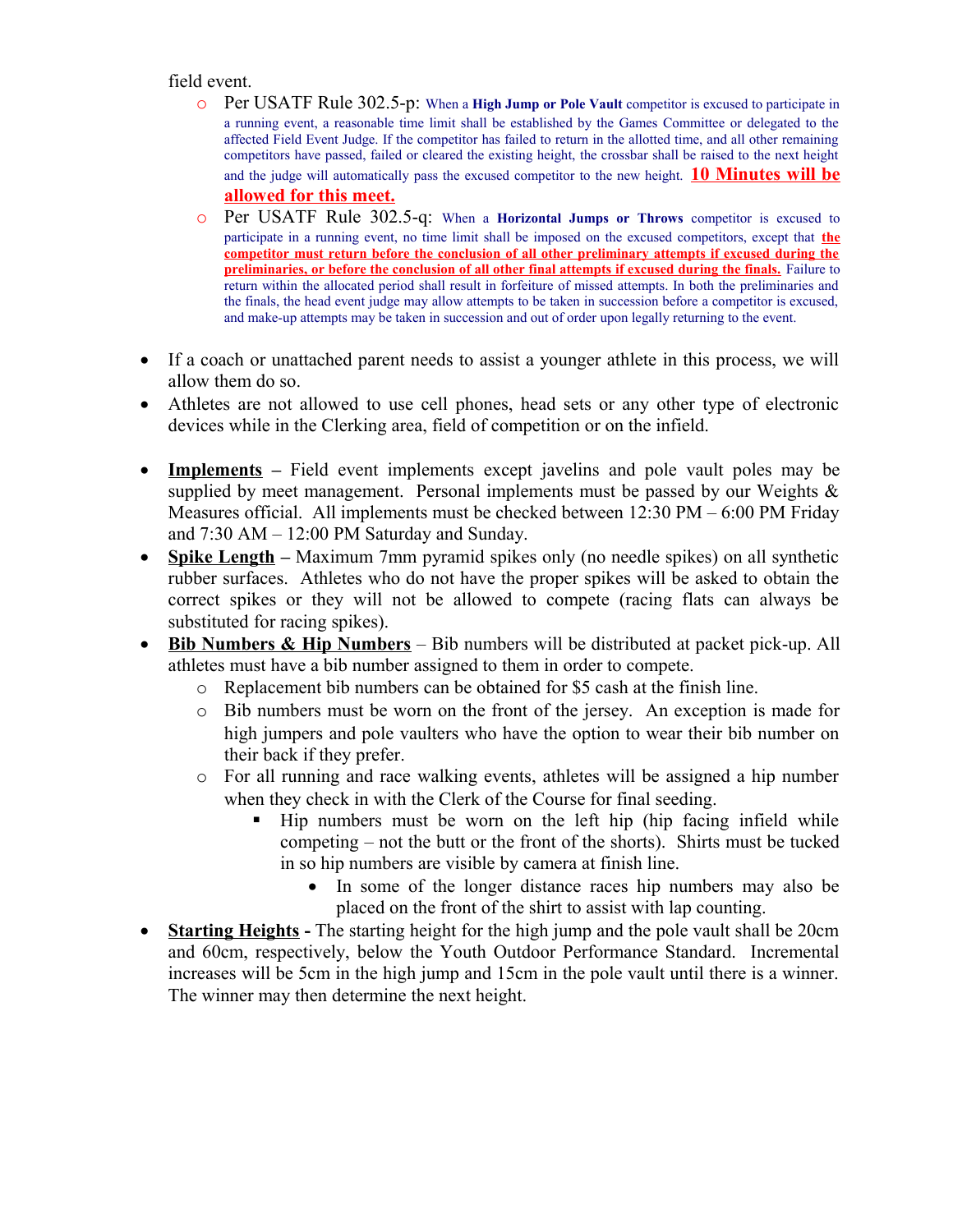#### Protest Table

All protests must be submitted in writing within thirty (30) minutes after the results of an event are posted per USATF Rule 146. This time period will be strictly enforced. There will be a \$50.00 cash submission fee required to file a protest. This fee will be refunded only if the protest is upheld. Only violations of the USATF 2016 Rules of Competition may be protested. Judgment calls made by meet officials cannot be protested. Protests that do not meet the above criteria will not be accepted. The location of the protest table will be announced.

Awards

- Awards will be available for pick up by a designated club coach or parent of unattached athlete at the Awards table 1/2-hour after the results have been posted.
	- o NOTE: The 1/2-hour waiting period is to allow processing time in case a protest is filed regarding an event result.
- Medals are awarded to the top three places in each event. There are no ribbons awarded in this track and field meet.

Medical Services & Security

Emergency medical services will be available on-site at all sessions of the championships. Additional medical facilities are within minutes of the stadium and the local Fire Department and Rescue Unit is located minutes from the stadium.

Stadium Rules

- **Access to infield / Clerk of Course area**: Only athletes who are competing will be allowed access to the track or Clerk of the Course area.
	- o Any coach or parent in the infield or clerking area will result in the immediate disqualification of their athlete/team and an automatic grievance will be filed for suspension of 30 days.
- **Access to warm-up area**: Only athletes and coaches currently listed on the **Pacific** [Association Cleared Background Check List](https://www.pausatf.org/youth/cleared-background-check-list/) will be allowed access to this area.
	- o Any parent or non-cleared coach in the warm-up area will result in the immediate disqualification of their athlete/team and an automatic grievance will be filed for suspension of 30 days.
- **Tents** Allowed on the top row of the bleachers only but cannot block the announcer's area. **Tents must be securely tied down at all times.** Tents must be broken down and removed from the stadium at the completion of competition each day. School and USATF are not responsible for lost or stolen items.
- **Alcohol** There is no alcohol permitted on school grounds.
- **Smoking** Sacramento State is a SMOKE FREE campus. Smoking is not allowed on the campus.
- **Coolers** Permitted inside the stadium; however, GLASS CONTAINERS in the coolers ARE NOT PERMITTED. Coolers will be checked at the gate. Please remove any alcohol, tobacco or glass before entering the stadium.
- **Admission** Spectators are admitted free.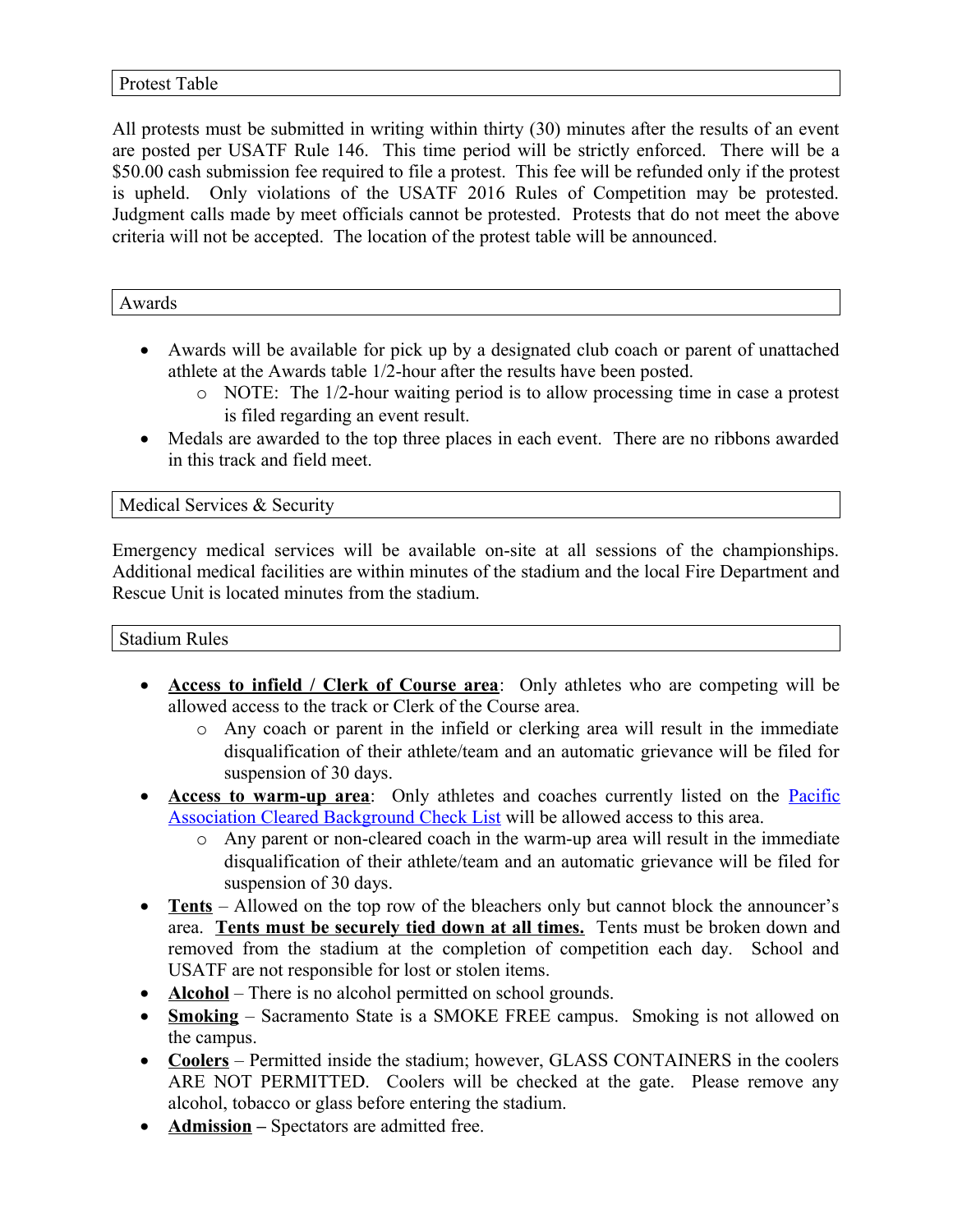- **Parking** Sacramento State charges a \$6 daily parking fee. Daily parking permits are available from a daily parking permit machine or at the UTAPS office for \$6. All parking regulations strictly enforced.
- Food Services Food and beverages will be sold throughout the meet. You may bring your own food and drink into the stadium but you may not bring in glass containers. When you leave, you must remove anything you brought in with you. For your convenience, plastic garbage bags and garbage cans will be available throughout the facility for garbage disposal.
	- o BBQs are not allowed anywhere on the Sacramento State Facility.
	- o Sunflower seeds are not allowed in the stadium.
- Lost and Found A lost and found area will be located near the protest table.

#### Advancement process to National Junior Olympic Track and Field meet

The top 5 finishers from each event in each age group advance to the USATF National Junior Olympic Championship meet at Sacramento State. If you have questions regarding the advancement process from the USATF Region 16 Junior Olympic Championship meet to the JO Nationals, please contact Charlotte Sneed at [pa.youthcommittee@gmail.com](mailto:pa.youthcommittee@gmail.com)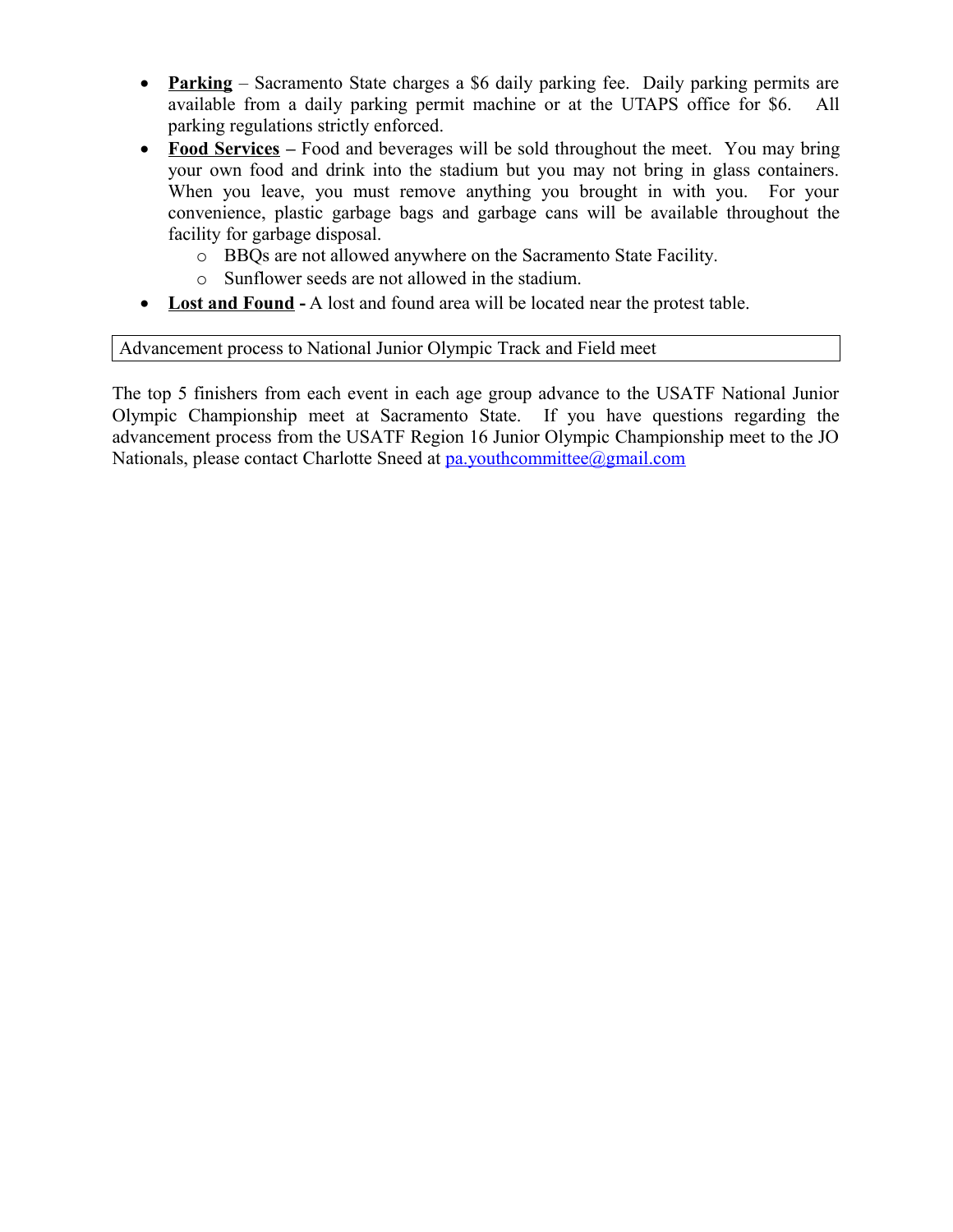## *USATF Region 16 Junior Olympic Championships* **Sacramento State - Sacramento**

# **Friday - Events Schedule June 24, 2016**

Early packet pick-up

- Location: The Well, Sacramento State
- Time:  $12:30 7:00$  pm

**PLEASE REMEMBER – NO FALSE STARTS ARE ALLOWED FOR OUR 15–16 and 17– 18 year old age groups. 7–8, 9–10, 11–12, and 13–14 year old age groups are still allowed one false start.** 

#### **FIELD EVENTS – 1:30 pm**

| 13-14 through $17-18$ girls/boys<br>Groups 4-6<br>Javelin |
|-----------------------------------------------------------|
|-----------------------------------------------------------|

#### **FIELD EVENTS – 4:00 pm**

| $\vert$ Long Jump (Pit 1) | $15-16$ , $17-18$ girls      | Groups 5-6 |
|---------------------------|------------------------------|------------|
| $\vert$ Long Jump (Pit 2) | $15-16$ , $17-18$ boys       | Groups 5-6 |
| Shot Put                  | $15-16$ , $17-18$ girls/boys | Groups 5-6 |

#### **TRACK EVENTS – 4:00 pm**

| 400 meter dash trials | girls/boys<br>1 O<br>through 1<br>$\overline{A}$<br>$\cdot$ $ \cdot$ | iroups<br>l – h |
|-----------------------|----------------------------------------------------------------------|-----------------|
|-----------------------|----------------------------------------------------------------------|-----------------|

#### **TRACK EVENTS – 6:00 pm**

| $4x800$ meter relay | $-12$ through $17-18$ girls/boys<br>$-1$ | $Groups 3-f$ |
|---------------------|------------------------------------------|--------------|
|                     |                                          |              |

#### **PLEASE NOTE – There will be a first, second and final call for each age group of each event.**

Athletes must reach age 7 by December 31, 2016 to compete in this track meet. No athletes younger will be allowed to compete. There are no exceptions to this rule, per the National Headquarters.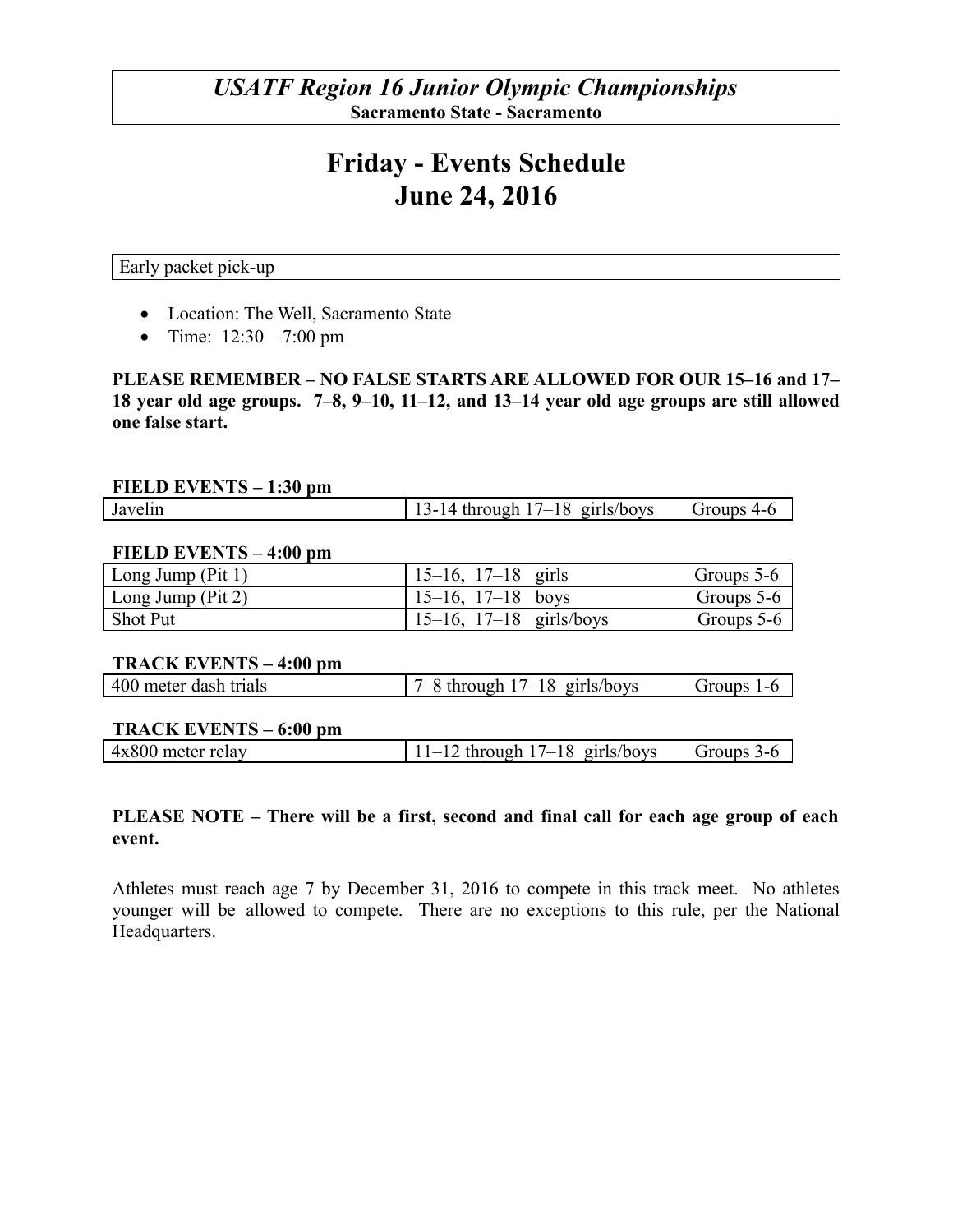# SATURDAY - Events Schedule **June 25, 2016**

**Packet Pickup 7:00 AM – 4:00 PM**

| Event       | <b>Age Group</b>      | Time      | Event           | <b>Age Group</b>        | Tim  |
|-------------|-----------------------|-----------|-----------------|-------------------------|------|
| Long Jump   | girls/boys<br>$7 - 8$ | 8:30      | Pole Vault      | girls/boys<br>$13 - 14$ | 8:00 |
|             |                       |           | Pole Vault      | girls/boys<br>$15 - 16$ |      |
| Triple Jump | $13-14$ girls/boys    | Following | Pole Vault      | $17-18$ girls/boys      |      |
| Triple Jump | $15-16$ girls/boys    | $7 - 8$   |                 |                         |      |
| Triple Jump | $17-18$ girls/boys    | LJ        | <b>Shot Put</b> | 7-8 girls/boys          | 8:30 |
|             |                       |           | <b>Shot Put</b> | $9-10$ girls/boys       |      |
|             |                       |           | <b>Shot Put</b> | $11-12$ girls/boys      |      |
| High Jump   | $15-16$ girls/boys    | 8:30      | <b>Shot Put</b> | 13-14 girls/boys        |      |
| High Jump   | $17-18$ girls/boys    |           |                 |                         |      |
| High Jump   | $13-14$ girls/boys    |           | Hammer Throw    | $17-18$ girls/boys      | 8:30 |
|             |                       |           | Hammer Throw    | $15-16$ girls/hovs      |      |

| Event    | <b>Age Group</b>      | Time      | Event           | <b>Age Group</b>        | Time |
|----------|-----------------------|-----------|-----------------|-------------------------|------|
| ong Jump | $7 - 8$<br>girls/boys | 8:30      | Pole Vault      | $13-14$ girls/boys      | 8:00 |
|          |                       |           | Pole Vault      | girls/boys<br>$15 - 16$ |      |
| ple Jump | $13-14$ girls/boys    | Following | Pole Vault      | $17-18$ girls/boys      |      |
| ple Jump | $15-16$ girls/boys    | $7 - 8$   |                 |                         |      |
| ple Jump | $17-18$ girls/boys    | LJ        | <b>Shot Put</b> | 7-8 girls/boys          | 8:30 |
|          |                       |           | <b>Shot Put</b> | $9-10$ girls/boys       |      |
|          |                       |           | <b>Shot Put</b> | $11-12$ girls/boys      |      |
| igh Jump | $15-16$ girls/boys    | 8:30      | <b>Shot Put</b> | $13-14$ girls/boys      |      |
| igh Jump | $17-18$ girls/boys    |           |                 |                         |      |
| igh Jump | $13-14$ girls/boys    |           | Hammer Throw    | $17-18$ girls/boys      | 8:30 |
|          |                       |           | Hammer Throw    | 15-16 girls/boys        |      |

# **Field Events**

## **Track Events**

- **Events will be held on a rolling schedule starting at 9:00 AM**
- **Saturday 80/100/110 hurdle events will be run as finals if 9 or less athletes check-in for each event**

| Event                 | <b>Age Group</b>                     |             | <b>Time</b> |
|-----------------------|--------------------------------------|-------------|-------------|
| 3000 meter run Finals | 11-12 through $17-18$ girls / boys   | Group $3-6$ | 9:00        |
| 100m Dash Trials      | 7–8 through $17-18$ girls / boys     | Group $1-6$ |             |
| 800m Dash Finals      | 7–8 through $17-18$ girls / boys     | Group $1-6$ |             |
| 1500m RW Finals       | 9-10, $11-12$ girls / boys           | Group $2,3$ |             |
| 3000m RW Finals       | $13-14$ through $17-18$ girls / boys | Group $4-6$ |             |
| 100m Dash Finals      | 7–8 through $17-18$ girls / boys     | Group $1-6$ |             |
| 80m Hurdle Trials     | $11-12$ girls / boys                 | Group 3     |             |
| 100m Hurdle Trials    | $13-14$ , $15-16$ , $17-18$ girls    | Group $4-6$ |             |
| 100m Hurdle Trials    | $13-14$ boys                         | Group 4     |             |
| 110m Hurdle Trials    | $15-16$ , $17-18$ boys               | Group $5,6$ |             |
| 400m Dash Finals      | 7–8 through $17-18$ girls / boys     | Group $1-6$ |             |

**PLEASE NOTE – There will be a first, second and final call for each age group of each event.** 

**PLEASE REMEMBER – NO FALSE STARTS ARE ALLOWED FOR OUR 15 – 16 and 17 – 18 year old age groups. 7 – 8 through 13 – 14 year old age groups are still allowed one false start.**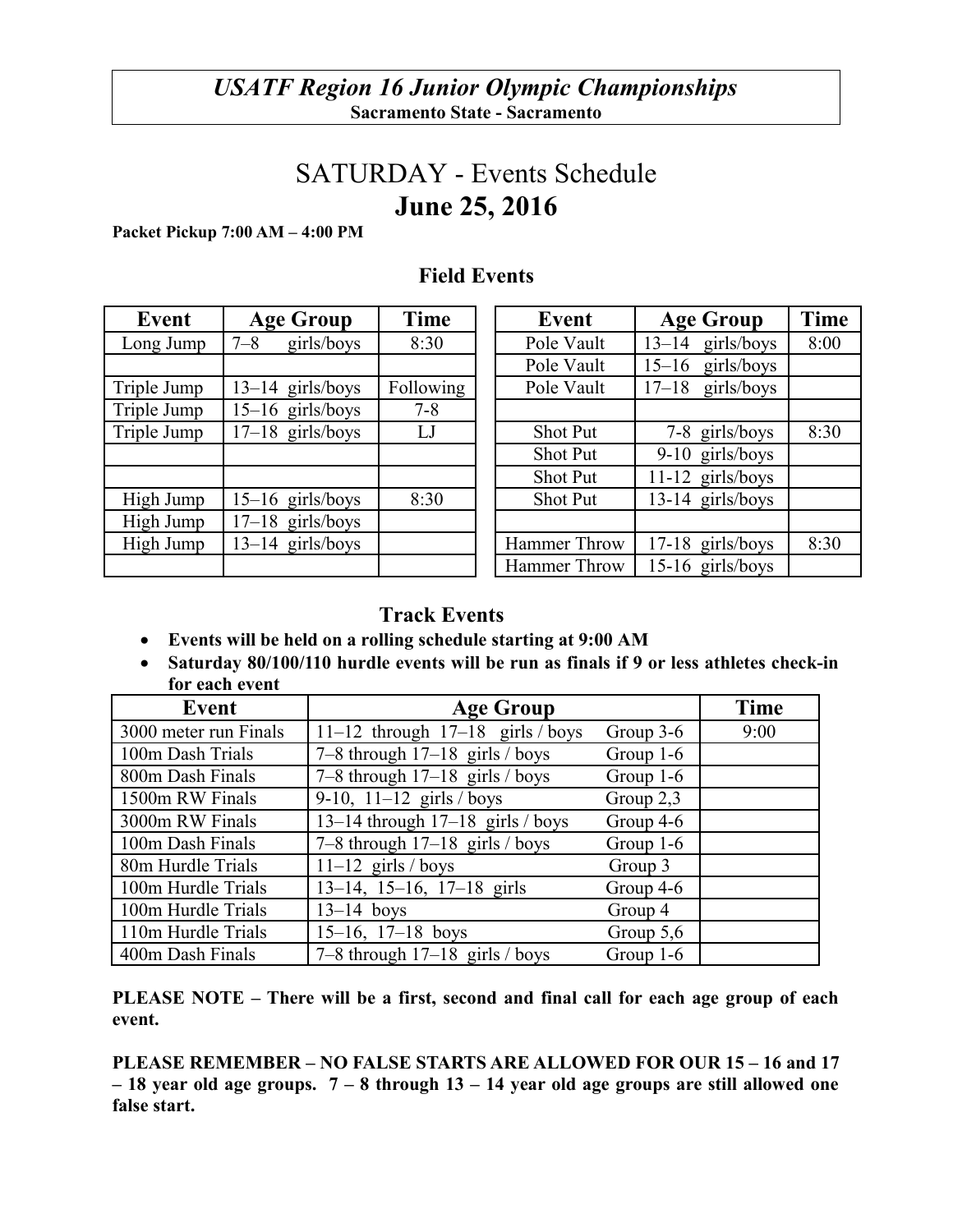# **SUNDAY - Events Schedule June 26, 2016**

**Packet Pickup 7:00 AM – 4:00 PM**

| Event         | <b>Age Group</b>      | Time | Event     | <b>Age Group</b>   |
|---------------|-----------------------|------|-----------|--------------------|
| <b>Discus</b> | $17-18$ girls/boys    | 8:30 | Long Jump | $9-10$ girls/boys  |
| <b>Discus</b> | $15-16$ girls/boys    |      | Long Jump | $11-12$ girls/boys |
| <b>Discus</b> | $13-14$ girls/boys    |      | Long Jump | $13-14$ girls/boys |
| <b>Discus</b> | $11-12$ girls/boys    |      |           |                    |
|               |                       |      |           |                    |
| Mini Javelin  | girls/boys<br>$7 - 8$ | 8:30 | High Jump | $11-12$ girls/boys |
| Mini Javelin  | 9-10 girls/boys       |      | High Jump | $9-10$ girls/boys  |
| Mini Javelin  | $11-12$ girls/boys    |      |           |                    |

## **Field Events**

| Event         | <b>Age Group</b>    | Time | Event     | <b>Age Group</b>   | Time |
|---------------|---------------------|------|-----------|--------------------|------|
| <b>Discus</b> | $17-18$ girls/boys  | 8:30 | Long Jump | $9-10$ girls/boys  | 8:30 |
| Discus        | $15-16$ girls/boys  |      | Long Jump | $11-12$ girls/boys |      |
| Discus        | $13-14$ girls/boys  |      | Long Jump | $13-14$ girls/boys |      |
| <b>Discus</b> | $11-12$ girls/boys  |      |           |                    |      |
|               |                     |      |           |                    |      |
| Mini Javelin  | girls/boys<br>7-8   | 8:30 | High Jump | $11-12$ girls/boys | 8:30 |
| Mini Javelin  | $9-10$ girls/boys   |      | High Jump | $9-10$ girls/boys  |      |
| Mini Javelin  | girls/boys<br>11-12 |      |           |                    |      |

## **Track Events**

#### **Events will be held on a rolling schedule starting at 9:00 AM**

| <b>Event</b>               | <b>Age Group</b>                  | <b>Time</b>  |      |
|----------------------------|-----------------------------------|--------------|------|
|                            |                                   |              |      |
| <b>Steeplechase Finals</b> | 15-16, 17-18 girls / boys         | Group $5-6$  | 9:00 |
| 200 meter dash Trials      | 7–8 through $17-18$ girls / boys  | Group $1-6$  |      |
| 1500 meter run Finals      | 7–8 through $17-18$ girl / boy    | Group $1-6$  |      |
| 200 meter hurdle Finals    | $13-14$ girls / boys              | Group 4      |      |
| 400 meter hurdle Finals    | 15-16 and $17-18$ girls / boys    | Group $5, 6$ |      |
| $4x100$ meter relay Finals | 7–8 through $17-18$ girls / boys  | Group $1-6$  |      |
| 200 meter dash Finals      | 7-8 through $17-18$ girls / boys  | Group $1-6$  |      |
| 80 meter hurdle Finals     | $11-12$ girls / boys              | Group 3      |      |
| 100 meter hurdle Finals    | $13-14$ , $15-16$ , $17-18$ girls | Group 4-6    |      |
| 100 meter hurdle Finals    | $13-14$ boys                      | Group 4      |      |
| 110 meter hurdle Finals    | $15-16$ and $17-18$ boys          | Group $5,6$  |      |
| 4x400 meter relay Finals   | 7–8 through $17-18$ girls / boys  | Group 1-6    |      |

**PLEASE NOTE – There will be a first, second and final call for each age group of each event.** 

**PLEASE REMEMBER – NO FALSE STARTS ARE ALLOWED FOR OUR 15 – 16 and 17 – 18 year old age groups. 7 – 8 through 13 – 14 year old age groups are still allowed one false start.**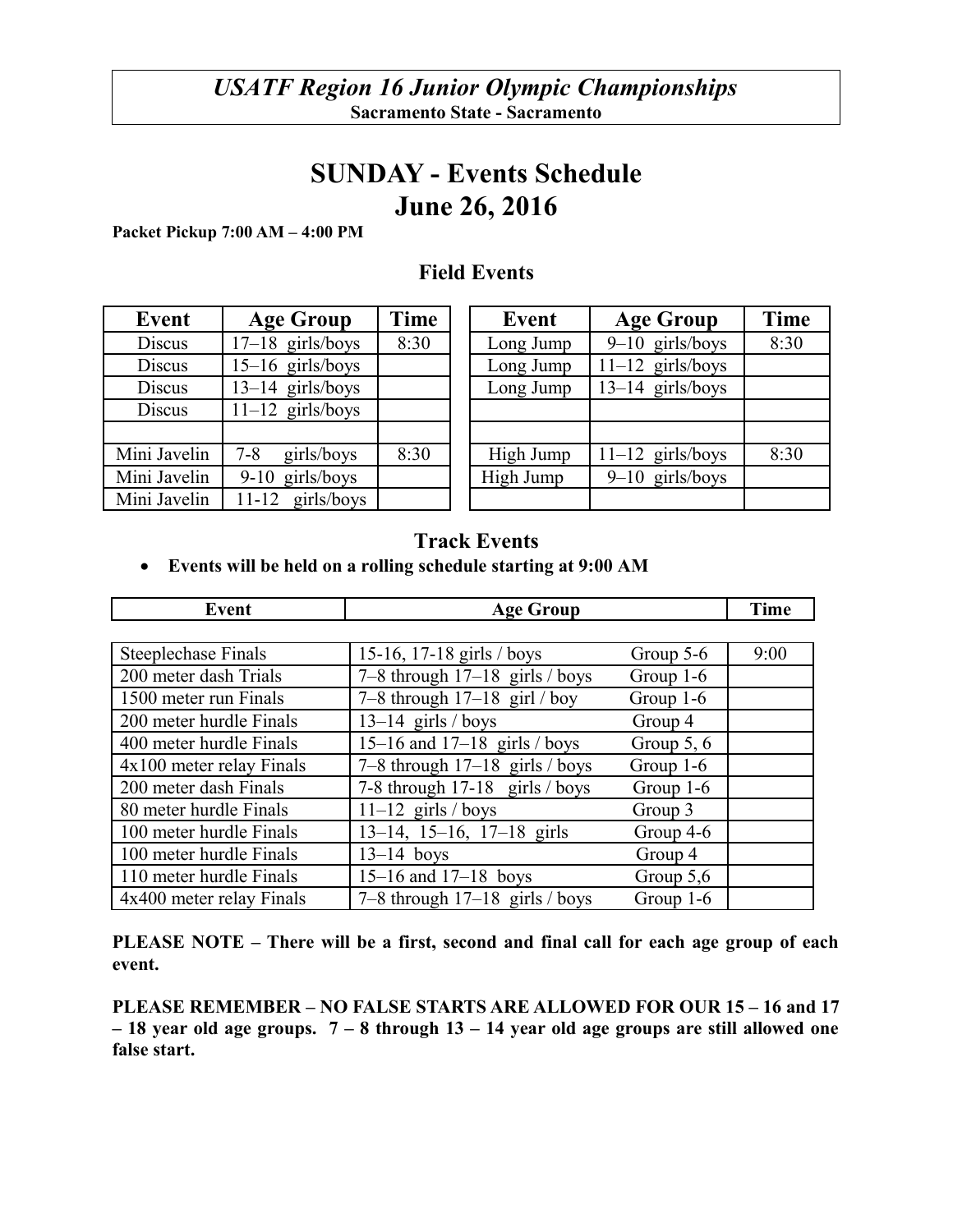#### **Youth Sports Committee Code of Conduct**

We, the PACIFIC ASSOCIATION, believe the sports of TRACK & FIELD, CROSS COUNTRY, and RACE WALKING should be fun as well as an integral part of a sound educational program. We believe those who coach youth and work with youth are first and foremost teachers who have a duty to promote life skills and develop good character. All HEAD COACHES will be responsible for actions of ATHLETES, COACHES and PARENTS who are involved with their club.

 Spectators will be given one warning of inappropriate conduct; if it continues they will need to leave the stadium.

**Detrimental Conduct**: Acts in a manner detrimental to the purposes of USATF or Athletics.

| Definition of Behavior                                              | Minimum Consequences        |
|---------------------------------------------------------------------|-----------------------------|
| <b>Fighting</b> – purposeful conflict between one or more           | 1 year suspension and/or    |
| persons, often involving violence and intended to establish         | removal from the Pacific    |
| dominance over the opposition.                                      | Association                 |
| Verbal Threats - making either a direct or veiled verbal            |                             |
| threat of harm (i.e., predicts that bad things are going to         |                             |
| happen); intimidation, put-downs, gestures, facial                  |                             |
| expressions, body gestures; range from explicit, detailed           |                             |
| and impending to implicit and vague as to both content              |                             |
| and time frame                                                      |                             |
| <b>Profanity</b> – vulgar or irreverent speech or action            | $1st$ – warning             |
|                                                                     | $2nd - 30$ -day suspension  |
|                                                                     | $3rd - 1$ -year suspension  |
| <b>Cheating</b> – a deception to profit yourself or club; create    | Removal from Pacific        |
| an unfair advantage usually in one's own interest and               | Association                 |
| often at the expense of others; violating accepted                  |                             |
| standards or rules                                                  |                             |
| <b>Theft</b> – wrongful taking of someone else's property           | Removal from Pacific        |
| without that person's willful consent. A crime against              | Association                 |
| property                                                            |                             |
| <b>Taunting</b> – derisive; abusing vocally; expressing             | $1st - 30$ day suspension   |
| contempt or ridicule; derisive laughter; jeering crowds;            | $2nd - 1$ -year suspension  |
| mocking smile; taunting shouts of 'slow poke' or 'can't             |                             |
| run'                                                                |                             |
| <b>Drugs</b> / $\text{Alcohol}$ – any substance that can be used to | $1st$ – warning             |
| modify a chemical process or processes in the body to               | $2nd - 1$ -year suspension  |
| enhance a performance or ability, or to alter states of             |                             |
| mind; no drugs or alcohol are allowed at any Youth                  |                             |
| PA/USATF events                                                     |                             |
| Unauthorized people on the field - athletes, coaches,               | 30-day suspension           |
| parents on the infield after the beginning of the first             |                             |
| competition                                                         |                             |
| <b>Disrespect of Officials</b> – an official is someone who         | $1st$ – immediate team &    |
| holds an office in an organization; an adult volunteer or           | coach disqualification from |
| coach who runs a team; an official (referee) at a                   | meet AND 30-day             |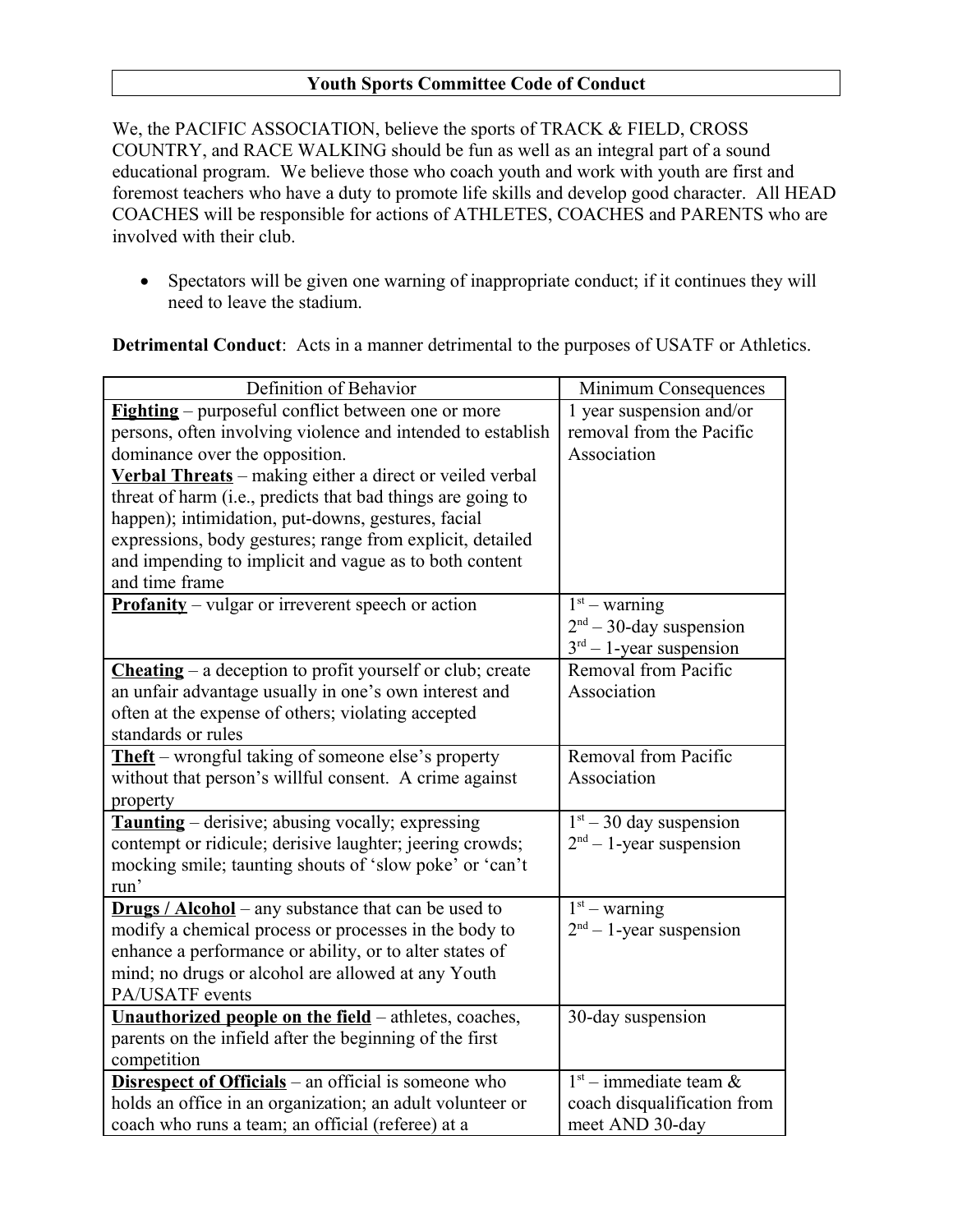| competition | suspension                       |
|-------------|----------------------------------|
|             | $\gamma$ nd<br>l-year suspension |

**Eligibility Violations**: Violates the rules of eligibility for Athletics

| Definition of Behavior                                         | Minimum Consequences |
|----------------------------------------------------------------|----------------------|
| <b>Recruitment of athletes from registered clubs</b> – once an | year suspension      |
| athlete has registered with Club A in a calendar year          |                      |
| another athlete, coach or other representative of Club B       |                      |
| may not contact that athlete for purposes of recruiting to     |                      |
| Club B. If an athlete decides to change clubs of their own     |                      |
| desire, the athlete must wait 90 days after their last         |                      |
| competition with Club A before they can begin competing        |                      |
| with Club B. Guardian of athlete must submit in writing to     |                      |
| the PA/USATF Membership Chair the request to change            |                      |
| clubs.                                                         |                      |
|                                                                |                      |

### **Steps to Follow if Violations Occur**

USATF Governance Manual, Section III (Operating Regulations), Regulation 11 (Formal Grievances and Disciplinary Proceedings)

- C **Grievances**: A grievance may involve any matter within the cognizance of USATF, other than doping offenses described in Regulation 10.
	- 1. Grievance Complaints: A Grievance Complaint shall state the following:
		- a. Detrimental conduct: Conduct detrimental to the best interests of Athletics or USATF has taken place;
		- b. USATF violations: A violation of any of USATF's Bylaws or Operating Regulations has occurred; or,
		- c. IAAF violations: The IAAF rules of eligibility have been violated.
	- 2. Parties: Grievance Complaints may be filed only by and against individuals or entities which were, at the time that the conduct complained or occurred, and at the time the Complaint is filed, members, directors, or officers of USATF or otherwise subject to the jurisdiction of USATF. A non-member, former director, or former officer of USATF shall be subject to the jurisdiction of USATF for the purpose of defending against a Grievance Complaint for an incident that occurred while he or she was a member, a director, or officer of USATF or otherwise subject to the jurisdiction of USATF. A Grievance Complaint may only be filed by a person or entity affected by the issues raised in the complaint; and
	- 3. Time limit: Except as provided in Regulation 11-Q-3, Grievance Complaints must be filed within two (2) years from the time the complaining party knew or should have known of the act giving rise to the Complaint.
- D **Disciplinary matters**: USATF shall have the authority to discipline any member, delegate, athlete, coach, manager, official, trainer, member of any committee, and any other person or entity participating in Athletics who, by neglect or by conduct, acts in a manner subject to discipline pursuant to Regulation 11-D-1 below. Any athlete, coach, trainer, manager, administrator, or official who alleges that he or she has been denied an opportunity to participate in an Athletics competition shall be entitled to fair notice and opportunity for a hearing conducted pursuant to this Regulation.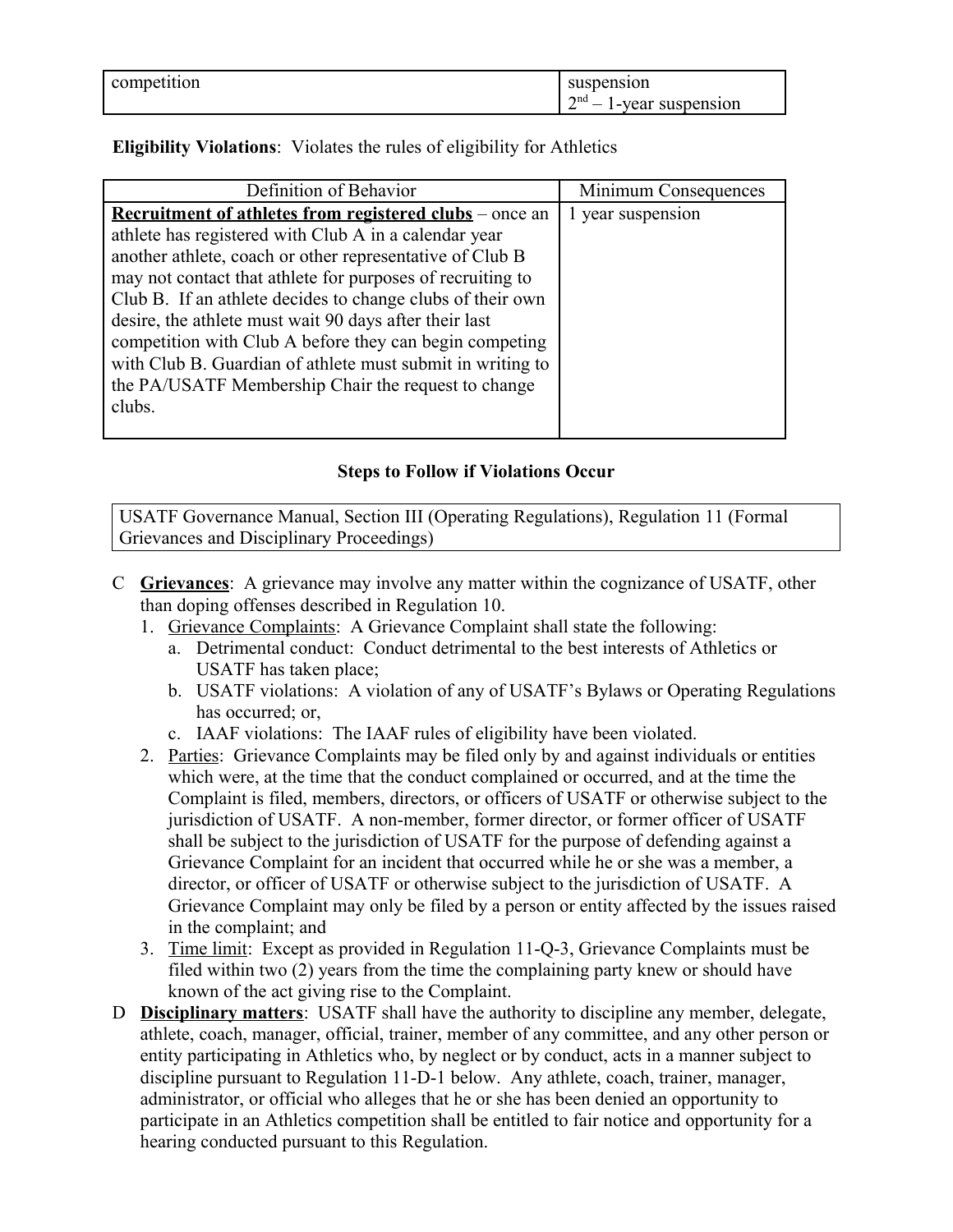- 1. **Activities subject to discipline**: USATF may discipline any member, delegate, athlete, coach, manager, official, trainer, member of any committee, and any other person or entity participating in Athletics who, by neglect or conduct:
	- a. Detrimental conduct: Acts in a manner detrimental to the purposes of USATF or Athletics;
	- b. USATF, IAAF, and Sports Act violations: Violates any of the Bylaws, Operating Regulations, or Competition Rules of USATF or the IAAF, or violates the Sports Act;
	- c. National team conduct: Violates a commitment as a member of a national team as provided in Regulation 13; or
	- d. Eligibility violations: Violates the rules of eligibility for Athletics.

Pacific Association USATF Bylaws; Article 16 (Grievance Procedures)

- (a) Any member of this Association may file a written grievance with the President pertaining to any matter within the cognizance of the Association. However, if a committee\* has a grievance procedure, resolution of a grievance should be attempted under that procedure. If the grievance is against a committee chair then the grievance should be sent to that committee's secretary or someone on the committee's executive board who will act in place of the chair for resolution. The grievance shall be signed under oath and shall state with particularity the nature of the grievance, the individual or entity against which the action is directed, and the nature of the relief sought. The grievant will send a copy of the grievance to the member or members accused of the act as well as the appropriate committee chair(s).
	- \* If the committee does not have specific grievance procedures then Article 16 a through g will be used with the appropriate substitution of the word "chair" for the word "President" and the word "Committee" for the words "Board of Athletics".

The full PA/USATF Grievance Procedure can be located online at the PA/USATF website under the section titled, "About PA/USATF." Review all steps of the grievance process before submitting a grievance.

Pacific Association Youth Sports Committee Grievance Procedures

The Youth Sports Committee has adopted the PA/USATF Grievance Procedures.

- B. Should the grieving party wish to first bring a grievance to this committee, they may do so unless specifically prohibited by the Pacific Association. The procedure shall be as follows:
	- **1.** The grievance shall be presented in writing to the Youth Chairperson.
	- **2.** The Youth Chairperson shall appoint, within 10 days, a three (3) person grievance committee who shall investigate the grievance and make a decision. That decision shall be put in writing and sent to the grieving party and a copy sent to the Youth Chairperson within forty-five (45) days.
	- **3.** All decisions of the Grievance Committee shall be final within the Youth Committee. If that decision is not satisfactory then the grievance must be sent to the Association Chairperson as defined in the Association Bylaws for appeal.
	- **4.** All proceedings of the grievance shall be kept confidential if requested by the grieving party.